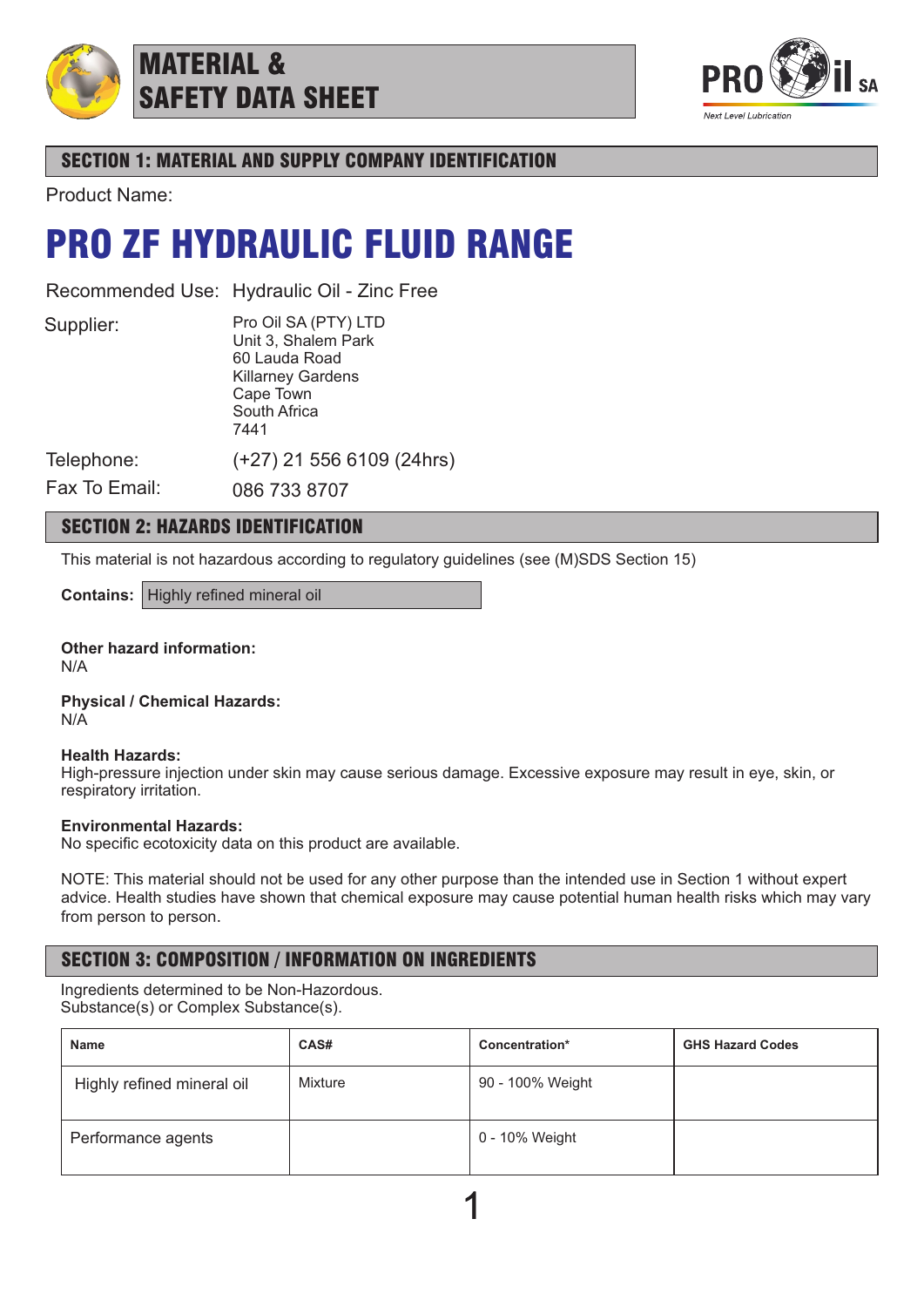

## SECTION 4: FIRST AID MEASURES

#### **INHALATION**

Remove from further exposure. For those providing assistance, avoid exposure to yourself or others. Use adequate respiratory protection. If respiratory irritation, dizziness, nausea, or unconsciousness occurs, seek immediate medical assistance. If breathing has stopped, assist ventilation with a mechanical device or use mouth-to-mouth resuscitation.

### **SKIN CONTACT**

Wash contact areas with soap and water. If product is injected into or under the skin, or into any part of the body, regardless of the appearance of the wound or its size, the individual should be evaluated immediately by a physician as a surgical emergency. Even though initial symptoms from high pressure injection may be minimal or absent, early surgical treatment within the first few hours may significantly reduce the ultimate extent of injury.

### **EYE CONTACT**

Flush thoroughly with water. If irritation occurs, get medical assistance.

### **INGESTION**

First aid is normally not required. Seek medical attention if discomfort occurs.

## **NOTE TO PHYSICIAN**

None

## SECTION 5: FIRE FIGHTING MEASURES

### **EXTINGUISHING MEDIA**

**Appropriate Extinguishing Media:** Use water fog, foam, dry chemical or carbon dioxide (CO2) to extinguish flames.

**Inappropriate Extinguishing Media:** Straight streams of water

#### **FIRE FIGHTING**

**Fire Fighting Instructions:** Evacuate area. Prevent run-off from fire control or dilution from entering streams, sewers or drinking water supply. Fire-fighters should use standard protective equipment and in enclosed spaces, self-contained breathing apparatus (SCBA). Use water spray to cool fire exposed surfaces and to protect personnel.

**Hazardous Combustion Products:** Combustible material

## SECTION 6: ACCIDENTAL RELEASE MEASURES

## **NOTIFICATION PROCEDURES**

In the event of a spill or accidental release, notify relevant authorities in accordance with all applicable regulations.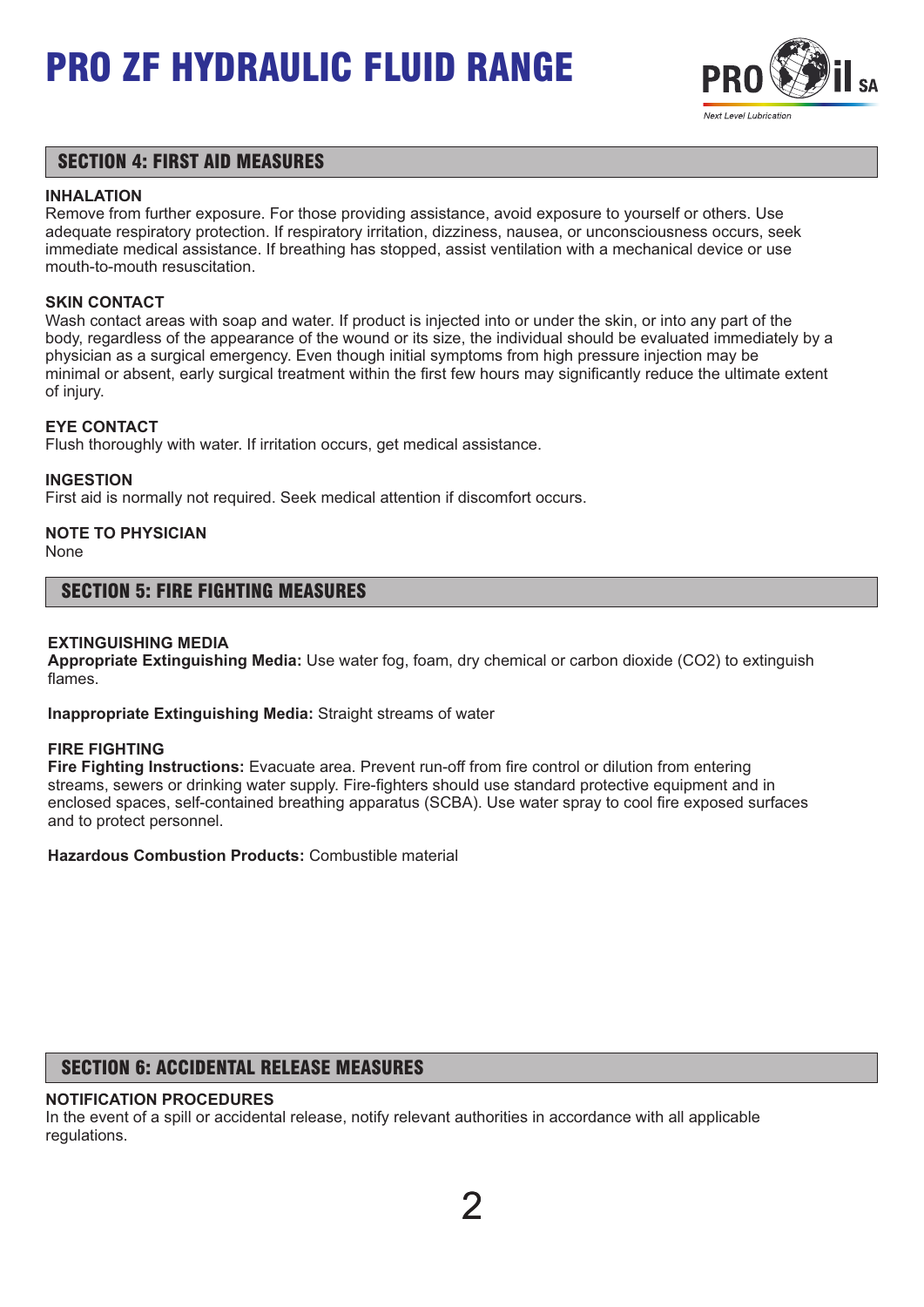

### **PROTECTIVE MEASURES**

Avoid contact with spilled material. See Section 5 for fire fighting information. See the Hazard Identification Section for Significant Hazards. See Section 4 for First Aid Advice. See Section 8 for advice on the minimum requirements for personal protective equipment. Additional protective measures may be necessary, depending on the specific circumstances and/or the expert judgment of the emergency responders.

**For emergency responders:** Respiratory protection: respiratory protection will be necessary only in special cases, e.g., formation of mists. Half-face or full-face respirator with filter(s) for dust/organic vapor or Self Contained Breathing Apparatus (SCBA) can be used depending on the size of spill and potential level of exposure. If the exposure cannot be completely characterized or an oxygen deficient atmosphere is possible or anticipated, SCBA is recommended. Work gloves that are resistant to hydrocarbons are recommended. Gloves made of polyvinyl acetate (PVA) are not water-resistant and are not suitable for emergency use. Chemical goggles are recommended if splashes or contact with eyes is possible. Small spills: normal antistatic work clothes are usually adequate. Large spills: full body suit of chemical resistant, antistatic material is recommended.

### **SPILL MANAGEMENT**

**Land Spill:** Stop leak if you can do so without risk. Recover by pumping or with suitable absorbent.

**Water Spill:** Stop leak if you can do so without risk. Confine the spill immediately with booms. Warn other shipping. Remove from the surface by skimming or with suitable absorbents. Seek the advice of a specialist before using dispersants.

Water spill and land spill recommendations are based on the most likely spill scenario for this material; however, geographic conditions, wind, temperature, (and in the case of a water spill) wave and current direction and speed may greatly influence the appropriate action to be taken. For this reason, local experts should be consulted. Note: Local regulations may prescribe or limit action to be taken.

#### **ENVIRONMENTAL PRECAUTIONS**

**Large Spills:** Dyke far ahead of liquid spill for later recovery and disposal. Prevent entry into waterways, sewers, basements or confined areas.

## SECTION 7: HANDLING AND STORAGE

#### **HANDLING**

Avoid eye contact and repeated or prolonged skin contact. Avoid inhalation of vapour, mist or aerosols.

#### **STORAGE**

Store in a cool, dry, well-ventilated place and out of direct sunlight. Store away from foodstuffs. Store away from incompatible materials described in Section 10. Store away from sources of heat and/or ignition. Keep container standing upright. Keep containers closed when not in use - check regularly for leaks.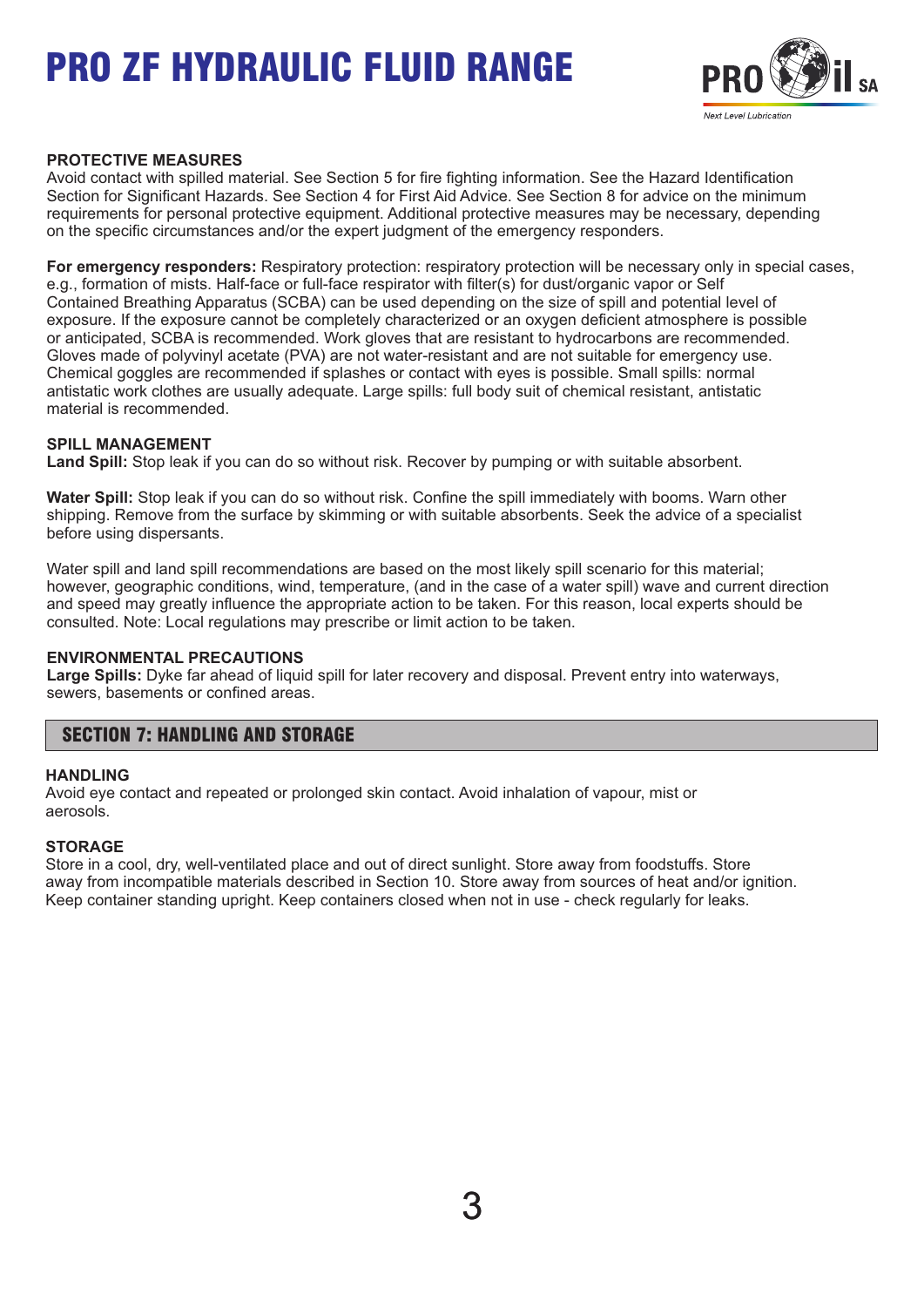

## SECTION 8: EXPOSURE CONTROL / PERSONAL PROTECTION

#### **EXPOSURE LIMIT VALUES**

Exposure limits/standards for materials that can be formed when handling this product: NOTE: Limits/standards shown for guidance only. Follow applicable regulations.

#### **BIOLOGICAL LIMITS**

No biological limits allocated.

#### **ENGINEERING CONTROLS**

The level of protection and types of controls necessary will vary depending upon potential exposure conditions. Control measures to consider:

No special requirements under ordinary conditions of use and with adequate ventilation.

#### **PERSONAL PROTECTION**

Personal protective equipment selections vary based on potential exposure conditions such as applications, handling practices, concentration and ventilation. Information on the selection of protective equipment for use with this material, as provided below, is based upon intended, normal usage.

**Respiratory Protection:** If engineering controls do not maintain airborne contaminant concentrations at a level which is adequate to protect worker health, an approved respirator may be appropriate. Respirator selection, use, and maintenance must be in accordance with regulatory requirements, if applicable. Types of respirators to be considered for this material include:

**Particulate** 

No special requirements under ordinary conditions of use and with adequate ventilation.

For high airborne concentrations, use an approved supplied-air respirator, operated in positive pressure mode. Supplied air respirators with an escape bottle may be appropriate when oxygen levels are inadequate, gas/vapour warning properties are poor, or if air purifying filter capacity/rating may be exceeded.

**Hand Protection:** Any specific glove information provided is based on published literature and glove manufacturer data. Glove suitability and breakthrough time will differ depending on the specific use conditions. Contact the glove manufacturer for specific advice on glove selection and breakthrough times for your use conditions. Inspect and replace worn or damaged gloves. The types of gloves to be considered for this material include:

Nitrile, Viton

No protection is ordinarily required under normal conditions of use.

**Eye Protection:** If contact is likely, safety glasses with side shields are recommended.

**Skin and Body Protection:** Any specific clothing information provided is based on published literature or manufacturer data. The types of clothing to be considered for this material include: No skin protection is ordinarily required under normal conditions of use. In accordance with good industrial hygiene practices, precautions should be taken to avoid skin contact.

**Specific Hygiene Measures:** Always observe good personal hygiene measures, such as washing after handling the material and before eating, drinking, and/or smoking. Routinely wash work clothing and protective equipment to remove contaminants. Discard contaminated clothing and footwear that cannot be cleaned. Practise good housekeeping.

#### **ENVIRONMENTAL CONTROLS**

Comply with applicable environmental regulations limiting discharge to air, water and soil. Protect the environment by applying appropriate control measures to prevent or limit emissions.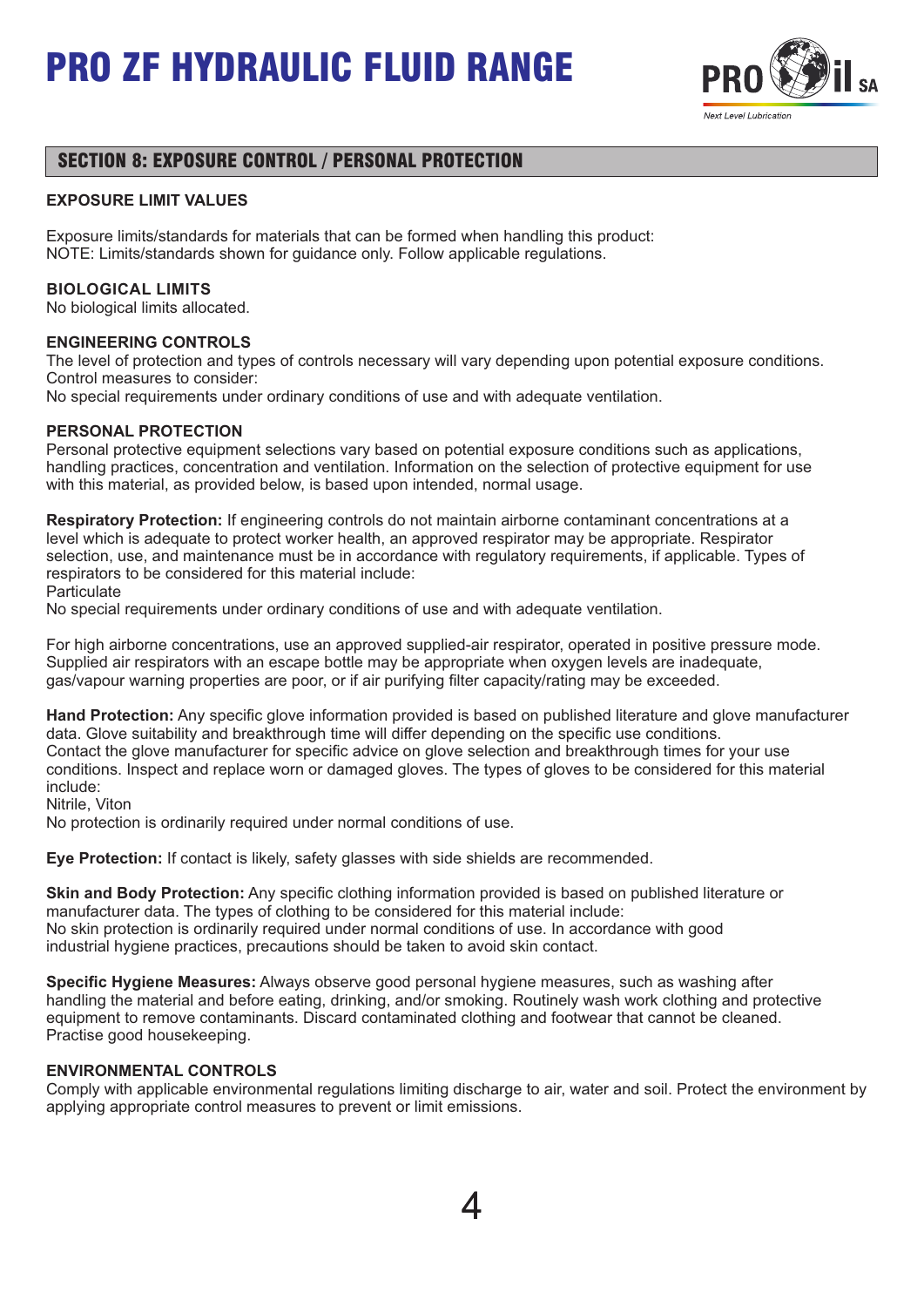

## SECTION 9: PHYSICAL AND CHEMICAL PROPERTIES

**Note: Physical and chemical properties are provided for safety, health and environmental considerations only and may not fully represent product specifications. Contact the Supplier for additional information.**

## **GENERAL INFORMATION**

Physical State: Liquid Colour: Bright & Clear Odour: Petroleum

## **IMPORTANT HEALTH, SAFETY, AND ENVIRONMENTAL INFORMATION**

Relative Density (at 20 °C): 0.88 kg/l Flammability (Solid, Gas): N/D Flash Point: 205°C - 219°C (Dependent on Viscosity Grade - Please see Technical Data Sheet) Flammable Limits (Approximate volume % in air): N/D Autoignition Temperature: N/D Boiling Point / Range: 157.2°C Vapour Density (Air = 1): >1 Vapour Pressure at 38.7ºC: <0.01 mmHg pH: N/A Solubility in Water: Insoluble in water Viscosity: **ISO VG 32 46 68 100 150 Viscosity @ 40 °cSt 32.5 47.1 68.9 100.5 150.9 Viscosity @ 100 ° cSt 5.47** Oxidizing Properties: See Hazards Identification Section.

## **OTHER INFORMATION**

Freezing Point: N/D Melting Point: N/D Pour Point: -12 °C to -33°C (Dependent on Viscosity Grade - Please see Technical Data Sheet) DMSO Extract (mineral oil only), IP-346

## SECTION 10: STABILITY AND REACTIVITY

REACTIVITY: May react with strong acids or strong oxidizing agents, such as chlorates, nitrates, peroxides, etc.

STABILITY: Material is stable under normal conditions.

CONDITIONS TO AVOID: Excessive heat. High energy sources of ignition.

INCOMPATIBLE MATERIALS: N/A

HAZARDOUS DECOMPOSITION PRODUCTS: N/D

POSSIBILITY OF HAZARDOUS REACTIONS: No known hazardous reactions.

## SECTION 11: TOXICOLOGICAL INFORMATION

No adverse health effects expected if the product is handled in accordance with this Safety Data Sheet and the product label. Symptoms or effects that may arise if the product is mishandled and overexposure occurs are: **Acute Effects**

**Inhalation:** Material may be an irritant to mucous membranes and respiratory tract. **Skin contact:** Contact with skin may result in irritation.

5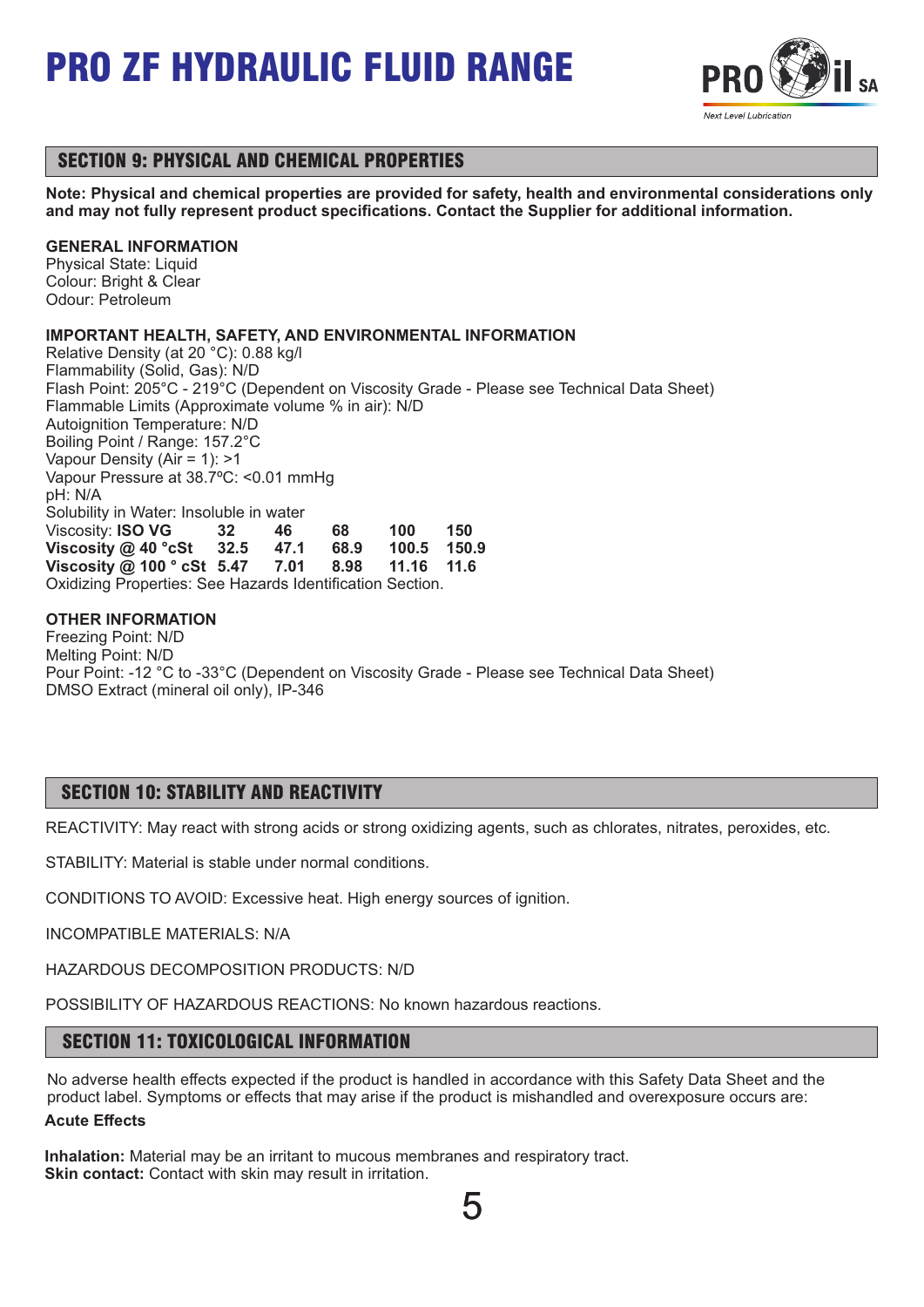

**Ingestion:** Swallowing can result in nausea, vomiting and irritation of the gastrointestinal tract. **Eye contact:** May be an eye irritant.

**Acute toxicity**

**Inhalation:** This material has been classified as non-hazardous. Contains a petroleum-based mineral oil. **Skin contact:** This material has been classified as non-hazardous. Contact with the skin is not expected to cause prolonged or significant irritation

**Ingestion:** This material has been classified as non-hazardous.

**Corrosion/Irritancy:** Eye: this material has been classified as not corrosive or irritating to eyes.

**Skin:** This material has been classified as not corrosive or irritating to skin.

**Sensitisation:** Inhalation: this material has been classified as not a respiratory sensitiser. Skin: this material has been classified as not a skin sensitiser.

**Aspiration hazard:** This material has been classified as non-hazardous.

**Specific target organ toxicity (single exposure):** This material has been classified as non-hazardous.

**Chronic Toxicity**

**Mutagenicity:** This material has been classified as non-hazardous.

**Carcinogenicity:** This material has been classified as non-hazardous.

**Reproductive toxicity (including via lactation):** This material has been classified as non-hazardous.

**Specific target organ toxicity (repeat exposure):** This material has been classified as non-hazardous.

## SECTION 12: ECOLOGICAL INFORMATION

Avoid contaminating waterways.

**Acute aquatic hazard:** This material has been classified as non-hazardous. Acute toxicity estimate (based on ingredients): >100 mg/L

**Long-term aquatic hazard:** This material has been classified as non-hazardous. Non-rapidly or rapidly degradable substance for which there are adequate chronic toxicity data available OR in the absence of chronic toxicity data, Acute toxicity estimate (based on ingredients): >100 mg/L, where the substance is not rapidly degradable and/or BCF < 500 and/or log Kow < 4.

**Ecotoxicity in the soil environment:** This material has been classified as non-hazardous.

**Ecotoxicity to terrestrial vertebrates:** This material has been classified as non-hazardous.

**Ecotoxicity to terrestrial invertebrates:** This material has been classified as non-hazardous.

**Ecotoxicity:** No information available.

**Persistence and degradability:** No information available.

**Bioaccumulative potential:** No information available.

**Mobility:** No information available.

## SECTION 13: DISPOSAL CONSIDERATIONS

Disposal recommendations based on material as supplied. Disposal must be in accordance with current applicable laws and regulations, and material characteristics at time of disposal.

### **DISPOSAL RECOMMENDATIONS**

The generation of waste should be avoided or minimized wherever possible. Significant quantities of waste product residues should not be disposed of viathe foul sewer but processed in a suitable effluent treatment plant. Dispose of surplus and non-recyclable products via a licensed waste disposal contractor. Disposal of this product, solutions and any by-products should at all times comply with the requirements of environmental protection and waste disposal legislation and any regional local authority requirements. Waste packaging should be recycled. Incineration or landfill should only be considered when recycling is not feasible. This material and its container must be disposed of in a safe way. Care should be taken when handling emptied containers that have not been cleaned or rinsed out.

**Empty Container Warning:** Empty Container Warning (where applicable): Empty containers may contain residue and can be dangerous. Do not attempt to refill or clean containers without proper instructions. Empty drums should be completely drained and safely stored until appropriately reconditioned or disposed. Empty containers should be taken for recycling, recovery, or disposal through suitably qualified or licensed contractor and in accordance with governmental regulations. DO NOT PRESSURISE, CUT, WELD, BRAZE, SOLDER, DRILL, GRIND, OR EXPOSE SUCH CONTAINERS TO HEAT, FLAME, SPARKS, STATIC ELECTRICITY, OR OTHER SOURCES OF IGNITION. THEY MAY EXPLODE AND CAUSE INJURY OR DEATH.